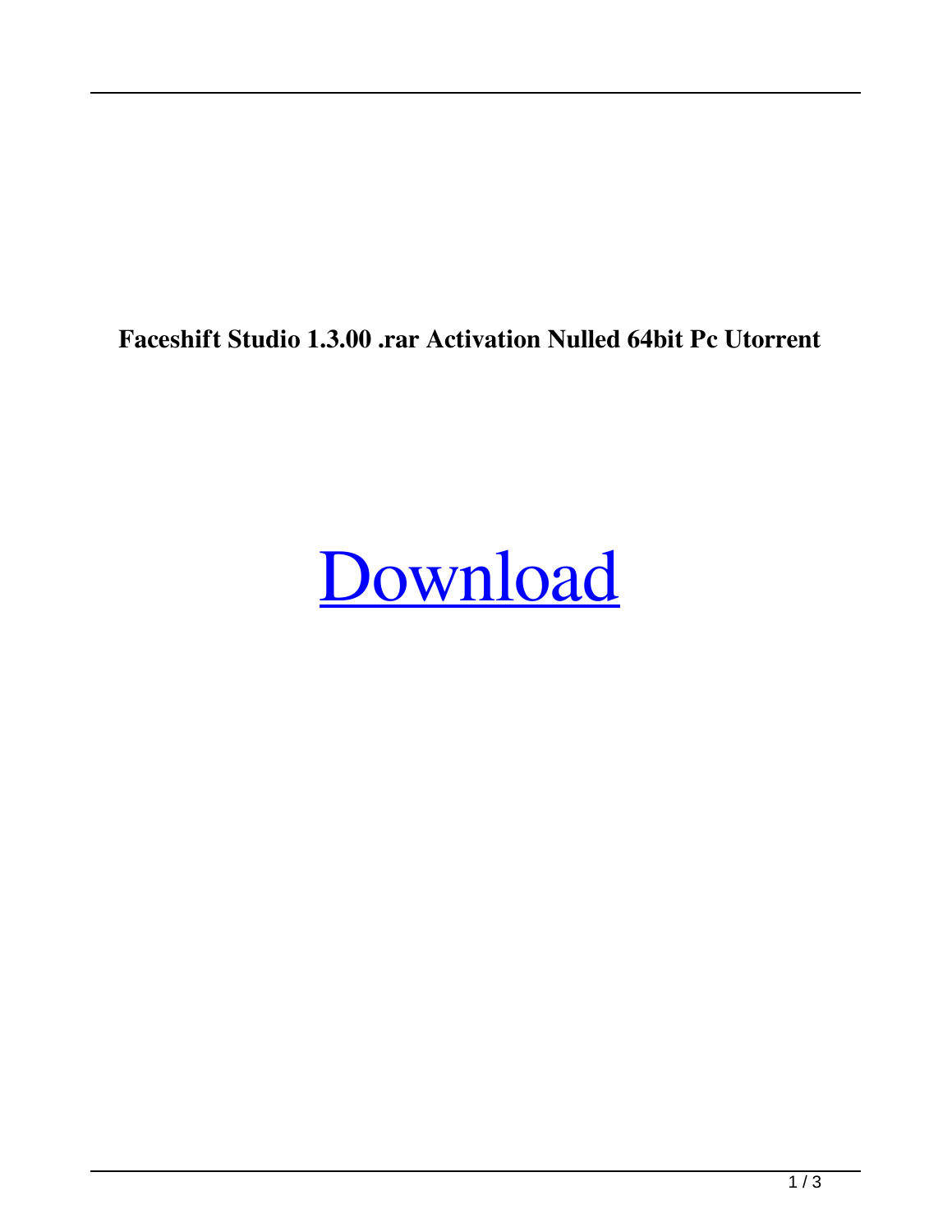

 using System; using System.ComponentModel; using System.Diagnostics; using System.Windows; using System.Windows.Controls; using System.Windows.Controls.Primitives; using System.Windows.Data; using System.Windows.Documents; using System.Windows.Input; using System.Windows.Media; using System.Windows.Media.Animation; using System.Windows.Shapes; namespace BizHawk.Client.EmuHawk { public partial class DragWindow : Window { public DragWindow() { InitializeComponent(); } public DragWindow(string xmlFile) : this(new Uri(xmlFile)) { } public DragWindow(Uri uri) { InitializeComponent(); var settings = new Settings(); settings.IsDragModeEnabled = true; settings.ShowDragIcon = true; settings.ShowDragWindow = true; settings.ShowCustom = true; settings.ShowDelayButton = true; settings.ShowSplitter = true;